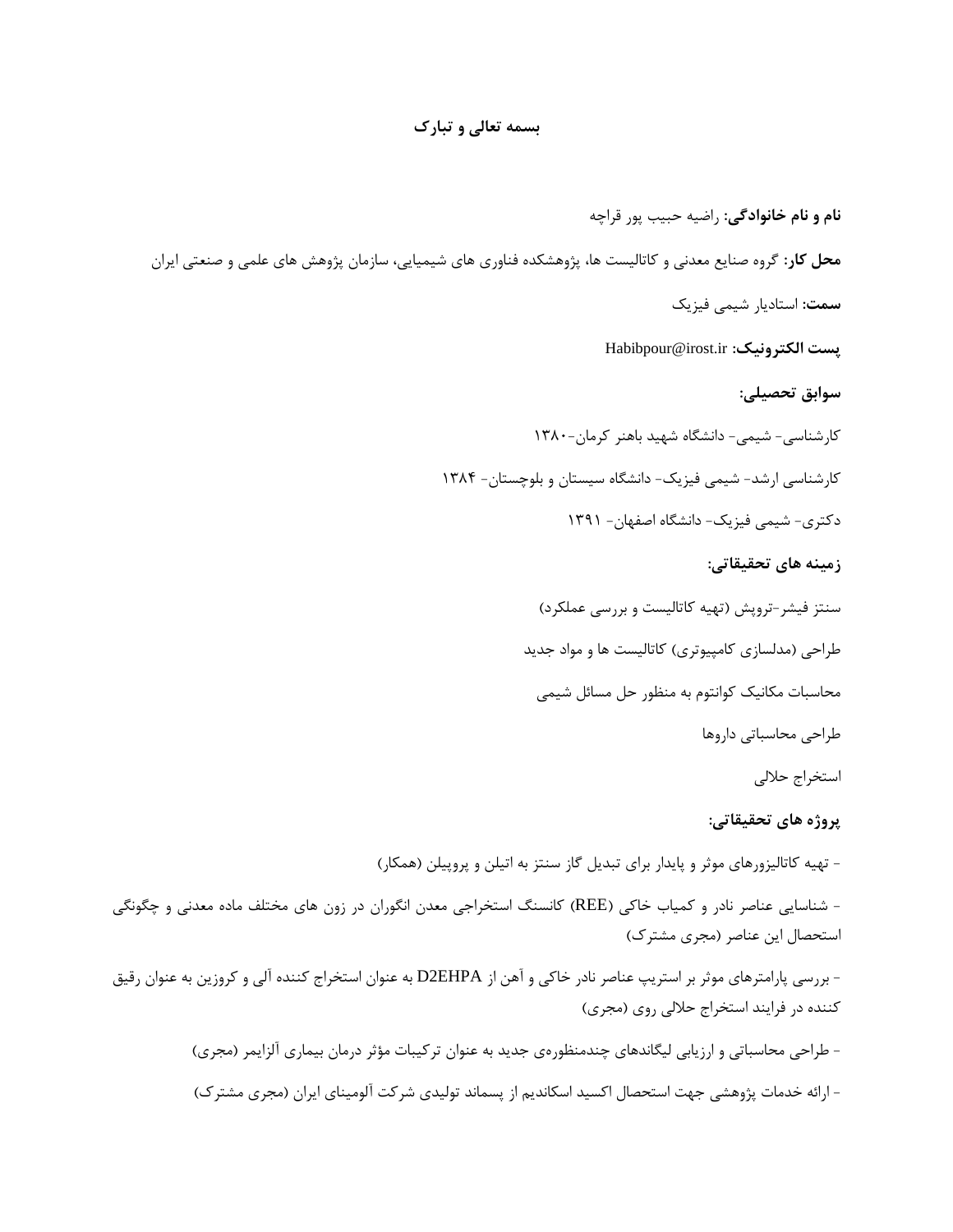**مهارت ها:**

GC و BET  $X$ RF، XRD و GC

- مسلط به سیستم عامل های *Windows* و *Linux*

- مسلط به نرم افزارهای

Quantum Espresso, Crystal Maker, Nanotube Modeler, Gauss View, GaussSum, Gaussian, and Gromacs.

**راهنمایی پایان نامه های دانشجویی:** 6 دانشجوی کارشناسی ارشد )خاتمه یافته( و 3 دانشجوی دکتری )جاری(

1) **Title:** Study of the electronic properties and structural stability of cadmium oxide nano-clusters using density functional theory, **Student:** Mousa Asadi

2) **Title:** Investigation of the effect of oxygen adsorption on the stability and electronic properties of SnmGen(m+n≤4) Nano-clusters by density functional theory method, **Student:** Mina Toufanian

3) **Title:** Investigation of H2O adsorption on ZnmO<sup>n</sup> (m + n =2-4) nanoclusters using DFT, **Student:** Elham Khalese

4) **Title:** Investigation of the thermodynamic and mechanism of the solvent extraction of the lighter lanthanide metal ions by means of organophosphorus extractants: D2EPHA, PC88A, CYANEX272, CYANEX301, **Student:** Maryam Bagherpour

5) **Title:** Theoretical investigation of NO<sup>x</sup> detection by Graphene-Boron Nitrid Hybrid Nanoribbons, **Student:** Sotoudeh Delavarkhan

6) **Title:** Computational investigation of edge halogenation of hybrid graphene-boron nitride nanoribbons and study of ripple edge effects on their stability, structural, electronic and chemical properties, **Student:** Zahra Soltani

7) **Title:** Simulation of dens gas dispersion in the dusty environment, **Student:** Narjes Hemmati

**انتشارات**

**- مقاالت ژورنالی**

1) A. A. Mirzaei, R. Habibpour and E. Kashi, "Preparation and optimization of mixed iron cobalt oxide catalysts for conversion of synthesis gas to light olefins" **Applied Catalysis A: General** 296 (2005) 222– 23.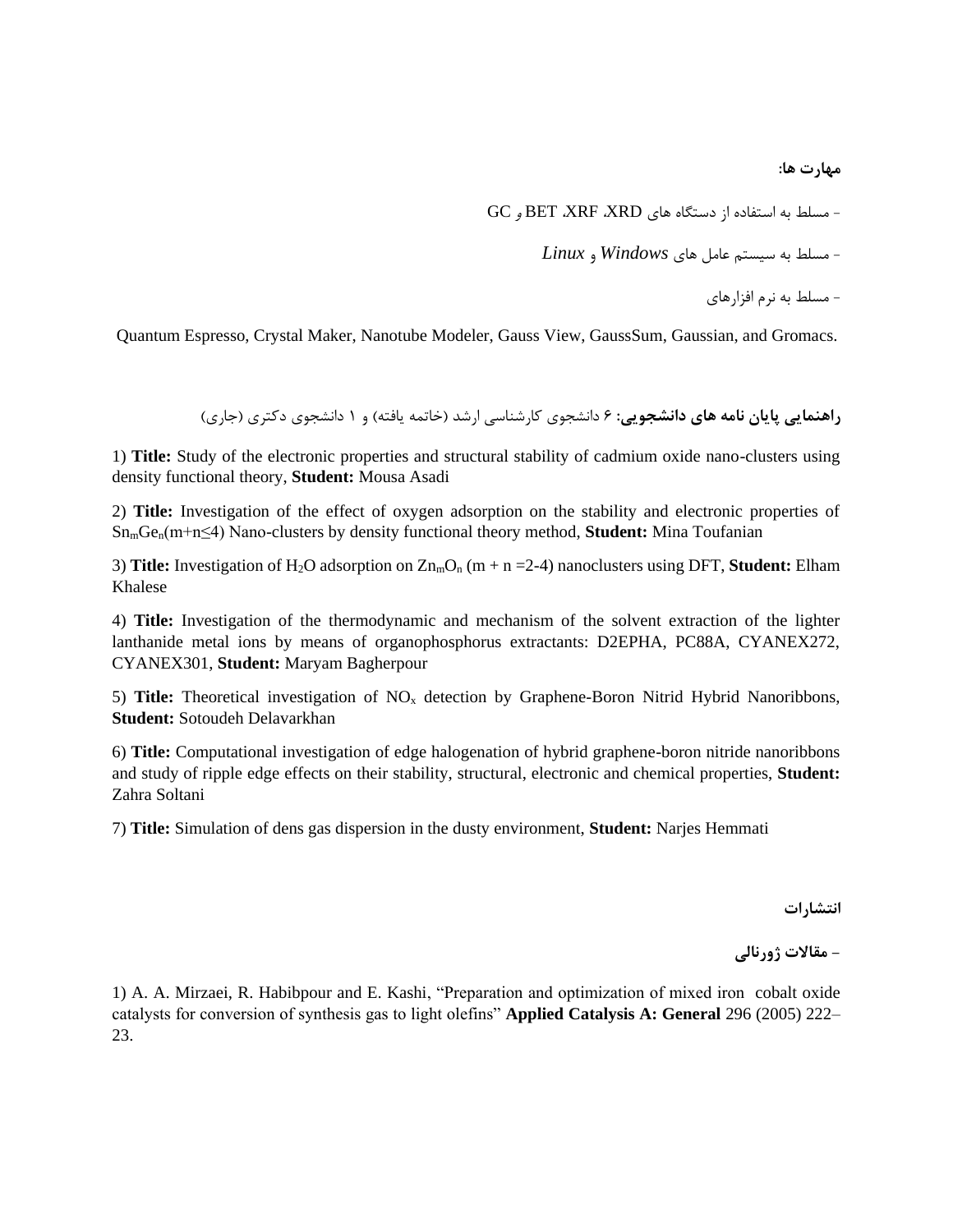2) A. A. Mirzaei, R. Habibpour, E. Kashi, M. Feizi, "Characterization of iron-cobalt oxide catalysts: effect of different supports and promoters upon the structure and morphology of precursors and catalysts" **Applied Catalysis A: General** 301 (2006) 272–283.

3) A. A. Mirzaei, M. Faizi, R. Habibpour, "Effect of preparation conditions on the catalytic performance of cobalt manganese oxide catalysts for conversion of synthesis gas to light olefins" **Applied Catalysis A: General** 306 (2006) 98–107.

4) S. Jalili, A. Zeini Isfahani, R. Habibpour, "Atomic oxygen adsorption on Au (100) and bimetallic Au/M (M = Pt and Cu) surfaces" **Computational and Theoretical Chemistry**, 989 (2012) 18.

5) S. Jalili, A. Zeini Isfahani, R. Habibpour, "DFT Investigations on the Interaction of Oxygen Reduction Reaction Intermediates with Au (100) and Bimetallic Au/M (100) ( $M = Pt$ , Cu and Fe) Surfaces" **International Journal of Industrial Chemistry** 4 (2013) 33.

6) R. Habibpour, R. Vaziri, "Computational study of electronic, spectroscopic, and chemical properties of (CdO)<sup>n</sup> (n=1-7) nanoclusters as a transparent conducting oxide" **Journal of Particle Science & Technology**, 1 (2015) 195-204.

7) R. Habibpour, R. Vaziri, "Computational and theoretical study of electronic, spectroscopic and chemical properties of  $(ZnO)<sub>n</sub>$  (n≤4) nanoclusters" **Journal of Research on Many-body Systems**, (2015).

8) R. Habibpour, R. Vaziri, "Investigation of structural and electronic properties of small  $Au_nCu_m$  (n+m≤5) nano-clusters for oxygen adsorption" **International Journal of Nano Dimension**, 7 (2016) 208-224.

9) R. Habibpour, M. Dargahi, M. Bagherpour, E. Kashi, "Comparative study on Ce (III) and La (III) solvent extraction and separation from a nitric acid medium by D2EHPA and Cyanex272" **Metallurgical Research & Technology**, DOI: 10.1051/metal/2017083.

10) E. Kashi, R. Habibpour, A. Maleki, H. Gorzin, "Effective parameters interaction study in cerium extraction from sulfuric media using di-(2-ethylhexyl) phosphoric acid" **Chemistry & Chemical Technology**, 11 (2017) 144-151.

11) R. Habibpour, E. Kashi, R. Vaziri, "Computational Study of Electronic, Spectroscopic, and Chemical Properties of Cu<sub>n</sub>(n=2-8) nanoclusters for CO Adsorption" **International Journal of Nano Dimension**, 8 (2017) 114-123.

12) Razieh Habibpour, Eslam Kashi, "Interaction of atomic hydrogen with monometallic Au(100), Cu(100), Pt(100) surfaces and surface of bimetallic Au@Cu(100), Au@Pt(100) overlayer systems: The role of magnetism" **Iranian Journal of Hydrogen & Fuel Cell**, 3(2017) 209-218.

13) R. Habibpour, E. Kashi, R. Vazirib, "N-doped Hybrid Graphene and Boron Nitride Armchair Nanoribbons as Nonmagnetic Semiconductors with Widely Tunable Electronic Properties" **Russian Journal of Physical Chemistry A**, 92 (2018) 530-537.

14) Eslam Kashi, Razieh Habibpour, Hesamoddin Gorzin, Armin Maleki, "Solvent Extraction and Separation of Light Rare Earth Elements (La, Pr and Nd) in the Presence of Lactic Acid as a Complexing Agent by Cyanex 272 in Kerosene and the Effect of Citric Acid, Acetic Acid and Titriplex III as Auxiliary Agents" **Journal of Rare Earths**, 36 (2018) 317-323**.**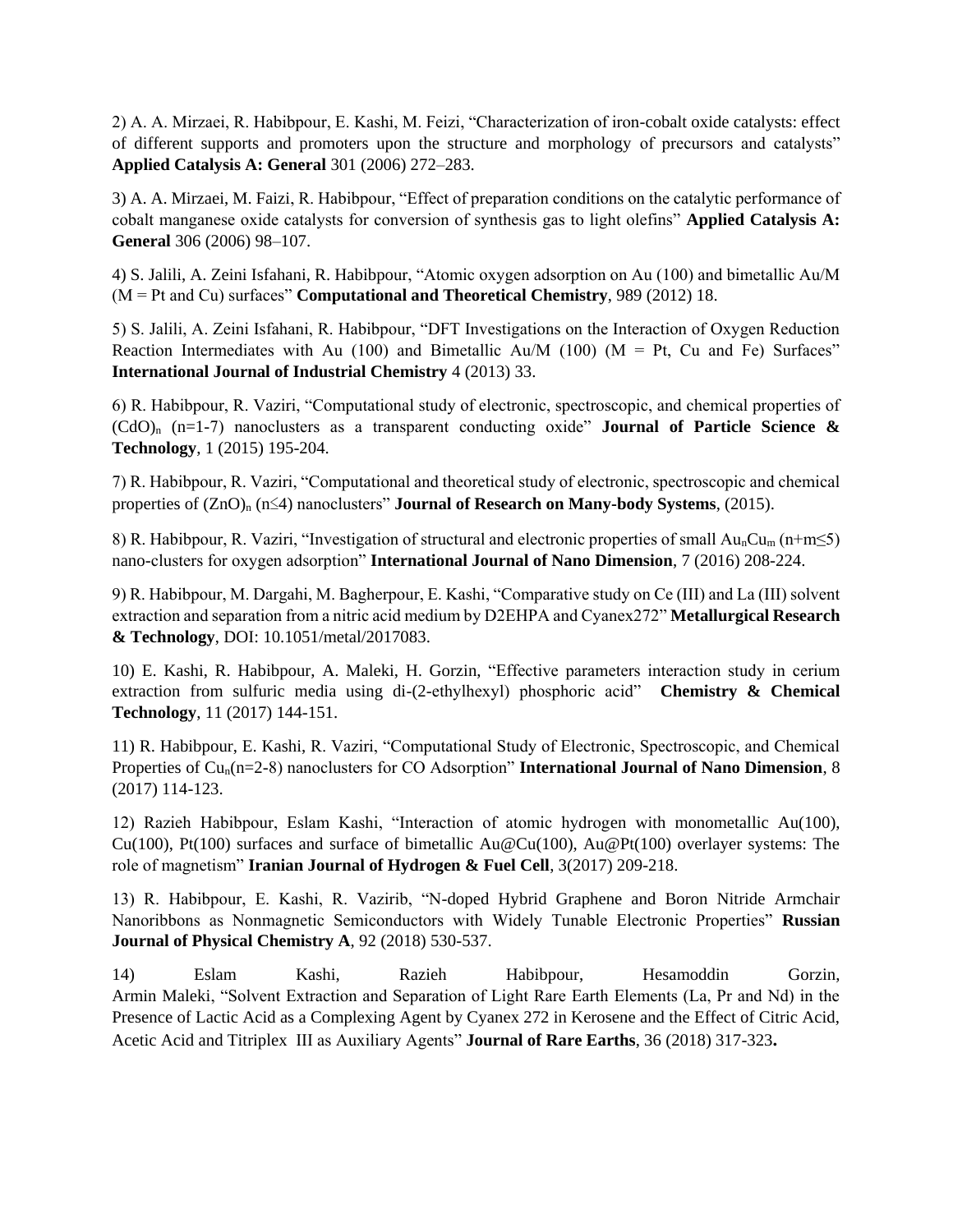**- مقاالت کنفرانسی**

1) 1. A. A. Mirzaei, M. Habibi, R. Habibpour, "**Effect of Preparation Condition on the Catalytic Performance of Iron-Cobalt Oxide atalysts for the Hydrogenation of Carbon Monoxide to Light Olefins**" 8th Iranian inorganic chemistry conference, azarbaijan university of tarbiat moallem, 2004.

2) A. A. Mirzaei, M. Habibi, R. Habibpour, "**Effect of Promoter and Support Loadingon on Activity and Selectivity of Iron-Cobalt Oxide Catalysts**" 8th Iranian inorganic chemistry conference, Azarbaijan university of tarbiat moallem, 2004.

3) A. A. Mirzaei, M. Habibi, R. Habibpour, "**Performance of Fe-Co Supported and promoted Catalysts for directly Producing Light Olefins via Hydrogenation of Carbon Monoxide**" 7th conference of physical chemistry, Esfahan university of technology, 2005.

4) S. Jalili, A. Zeini Isfahani, R. Habibpour, "**Role of Strain and Ligand Effects in the Modification of the Electronic and Chemical Properties of Au/M (M=Pt, Cu and Fe) Bimetallic Surfaces**" 14th Iranian Physical Chemistry Conference, University of Tehran, Kish, February 25-28, 2011.

5) S. Jalili, A. Zeini Isfahani, R. Habibpour, "**Effects of Electronic Structure Modifications on the Adsorption of Oxygen Reduction Reaction Intermediates on Au(100)/M (M=Pt, Cu and Fe) surfaces**" 14th Iranian Physical Chemistry Conference, University of Tehran, Kish, February 25-28, 2011.

6) S. Jalili, A. Zeini Isfahani, R. Habibpour, "**Atomic Oxygen Adsorption on Au(100) and Au/M ( M = Pt, Cu and Fe ) Bimetallic Surfaces: Effects of Coverage**" 14th Iranian Physical Chemistry Conference, University of Tehran, Kish, February 25-28, 2011.

7) S. Jalili, A. Zeini Isfahani, R. Habibpour, "**Study of Au Nanocatalysts, Electronic Properties and Effect of Pt, Cu and Fe metals on Their Catalytic Activity Using Density Functional Theory** " 16th Iranian Physical Chemistry Conference, University of Mazandaran, Babolsar, October 28-30, 2013.

8) R. Habibpour, R. Vaziri, "**Superconductivity of Nitrogen Doped Graphite Intercalated with La and Ce**" 17th Iranian Chemical Conference, Vali-e-Asr University of Rafsanjan, Rafsanjan, September 1, 2014.

9) R. Habibpour, R. Vaziri, "**Application of Nitrogen Doped Graphite Intercalated Compounds NdC6 and PrC6 in Batteries**" 17th Iranian Chemical Conference, Vali-e-Asr University of Rafsanjan, Rafsanjan, September 1, 2014.

10) M. Bagherpour, R. Habibpour, M. Dargahi, "**Thermodynamic and mechanism of the solvent extraction of the La3+ metal ion by means of Di-(2-Ethylhexyl)phosphoric acid and Bis(2,4,4 trimethylpentyl) phosphinic acid extractants**" 18<sup>th</sup> Iranian Chemistry Congress, University of Semnan, Semnan, August 30 – September 1, 2015.

11) R. Habibpour, R. Vaziri, "**Engineering the Work Function and Electronic Emission of Hybrid Graphene-Boron Nitride Armchair Nanoribbon using B-doping"** 19<sup>th</sup> Iranian Physical Chemistry Conference, University of Guilan, Rasht, September 13-15, 2016.

12) R. Habibpour, R. Vaziri, "**Lithium Adsorption on Armchair Graphene Nanoribbon: Insight from**  Theory" 19<sup>th</sup> Iranian Physical Chemistry Conference, University of Guilan, Rasht, September 13-15, 2016.